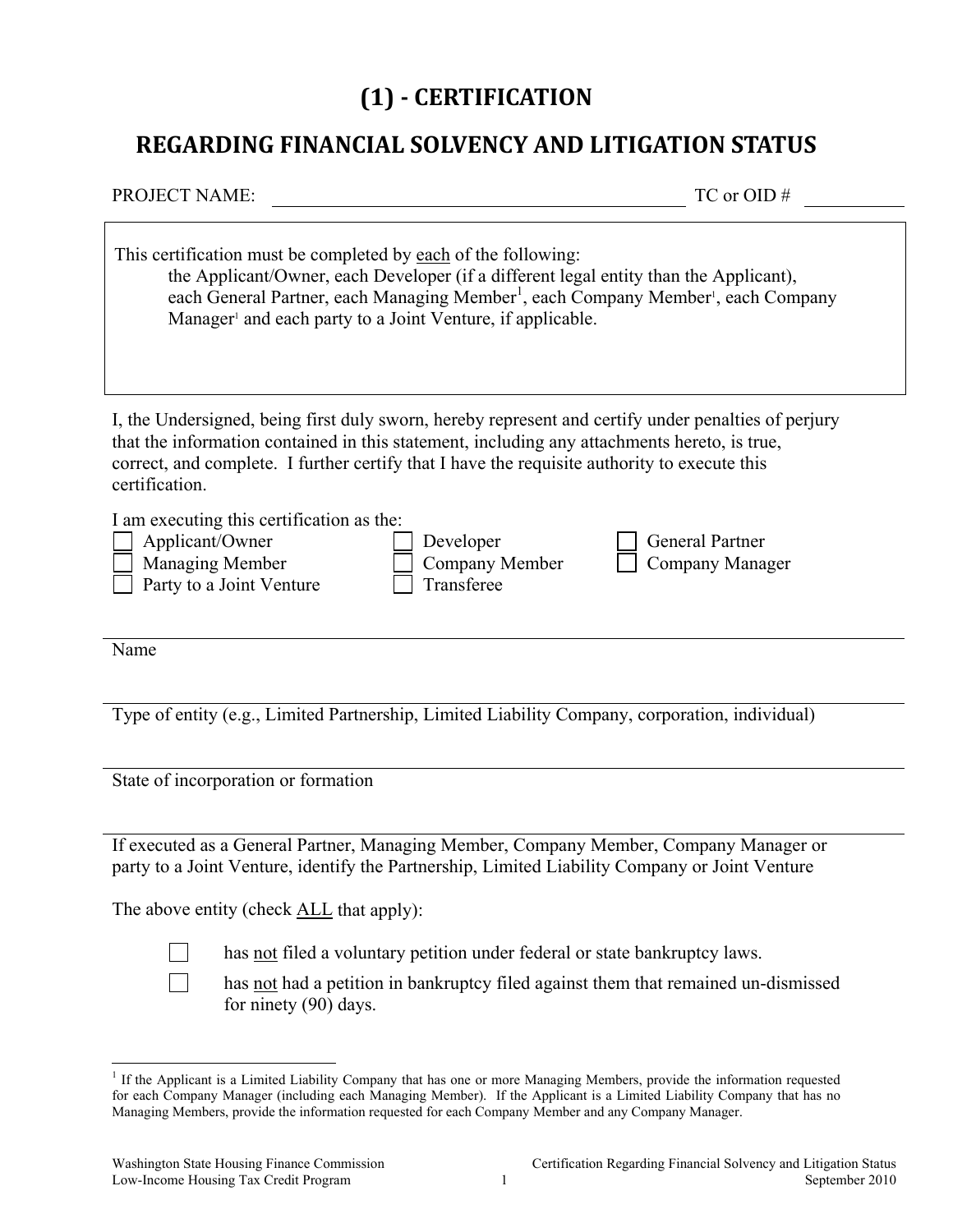| has not made an assignment of all or a part of their assets for the benefit of a<br>creditor.                                                                                                                                                                                       |
|-------------------------------------------------------------------------------------------------------------------------------------------------------------------------------------------------------------------------------------------------------------------------------------|
| has not had a receiver or trustee appointed to administer all or a part of their<br>assets.                                                                                                                                                                                         |
| has <u>not</u> had all or a part of their assets seized by a judgment creditor.                                                                                                                                                                                                     |
| has not been a defendant in a foreclosure action or transferred an interest in real<br>property by virtue of a deed in lieu of foreclosure.                                                                                                                                         |
| has <u>no</u> knowledge of any pending or threatened lawsuit(s) or claim(s) which have<br>been raised against them.                                                                                                                                                                 |
| has not been considered to be in default in meeting federal, state or local<br>requirements with regard to a low-income housing tax credit project in<br>Washington or any other jurisdiction by a lender or financier, investor or federal,<br>state or local governmental agency. |
| has not been investigated, audited or examined by the Internal Revenue Service,<br>Rural Housing Services (i.e., Farmers Home Administration) or U.S. Department<br>of Housing and Urban Development.                                                                               |
| For any of the above that you have not checked, attach an explanation describing the<br>circumstances, resolution and current status.                                                                                                                                               |

I further agree that I will notify the Washington State Housing Finance Commission of any changes in the situation or circumstances of the entity identified above which alters any of the certifications contained herein.

| DATED this<br>day of                                       |                                                                                                                                                                                                                                |  |
|------------------------------------------------------------|--------------------------------------------------------------------------------------------------------------------------------------------------------------------------------------------------------------------------------|--|
|                                                            |                                                                                                                                                                                                                                |  |
| Name of entity or individual submitting this certification |                                                                                                                                                                                                                                |  |
| By $(sign)$ :                                              |                                                                                                                                                                                                                                |  |
| Its:                                                       |                                                                                                                                                                                                                                |  |
| Name (print):                                              | <u> 1980 - Jan Stein Stein Stein Stein Stein Stein Stein Stein Stein Stein Stein Stein Stein Stein Stein Stein S</u>                                                                                                           |  |
| Title:                                                     |                                                                                                                                                                                                                                |  |
|                                                            |                                                                                                                                                                                                                                |  |
|                                                            | NOTARY PUBLIC in and for the State of function of the State of the State of the State of the State of the State of the State of the State of the State of the State of the State of the State of the State of the State of the |  |
|                                                            | residing at                                                                                                                                                                                                                    |  |
|                                                            | My commission expires<br><u> 1980 - Andrea State Barbara, política establece</u>                                                                                                                                               |  |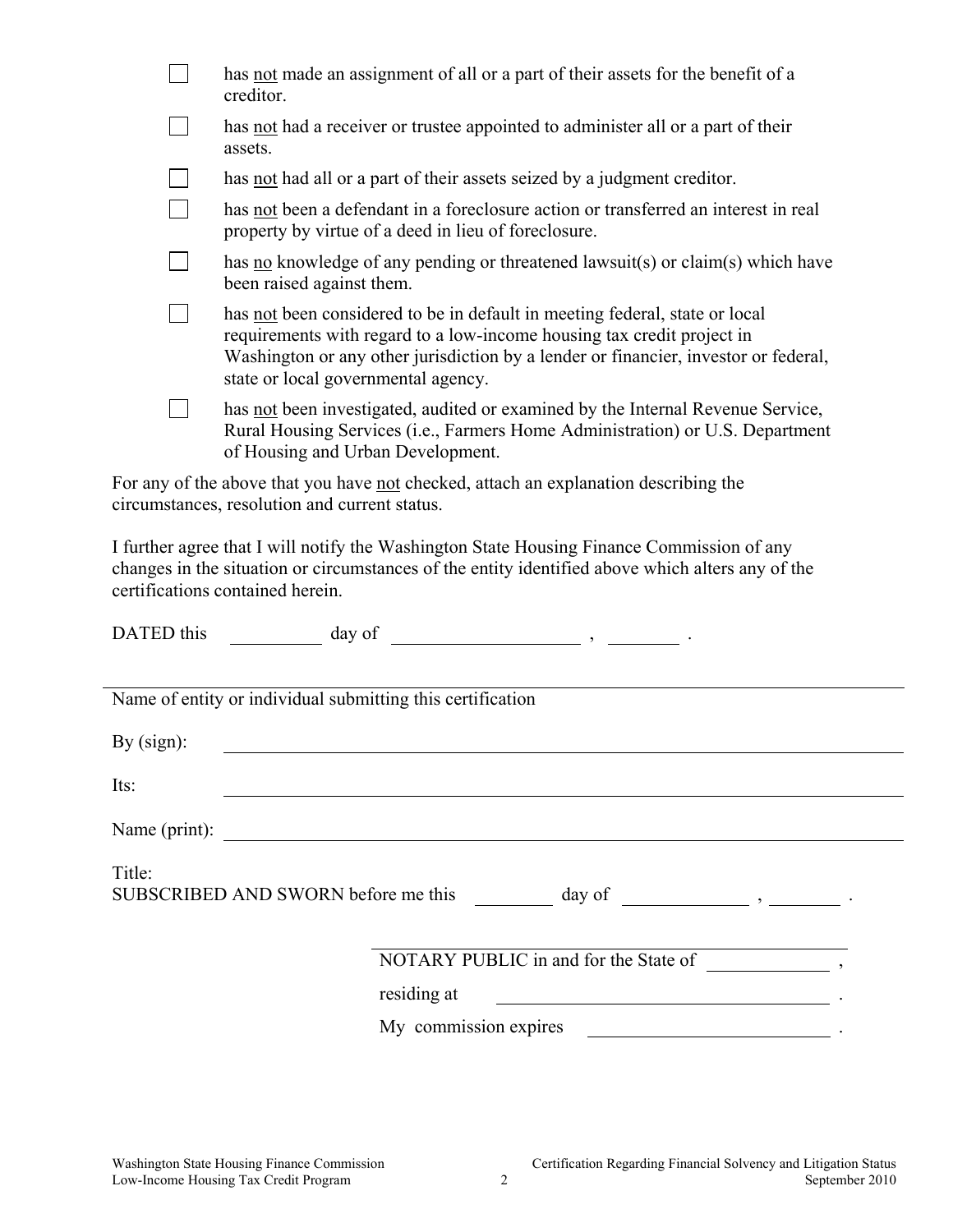# **(2) RESOLUTION GRANTING SIGNATURE AUTHORITY**

### **FOR CORPORATIONS**

PROJECT NAME: TC or OID #

I, \_\_\_\_\_\_\_\_\_\_\_\_\_\_\_\_\_\_\_\_\_\_\_\_\_\_\_\_\_\_\_, hereby certify that I am the duly elected and qualified secretary of corporation and comporation ("Corporation"), a that the following is a true and complete copy of resolutions adopted at a meeting of the board of directors of the Corporation held on  $\alpha$ , and that these resolutions have not been or amended and are presently in full force and effect:

RESOLVED, the Corporation hereby approves the execution, delivery, and performance of the Application, the Credit Reservation Contract, the Carryover Allocation Contract, the Regulatory Agreement (Extended Use Agreement), and any and all other documents to which the Corporation and the Washington State Housing Finance Commission ("Commission") are parties with regard to the

Project (collectively, the "Tax Credit Program Documents"); and

FURTHER RESOLVED, the parties whose names are set forth on the attached Exhibit "A" have all right, authority, and authorization to enter into and execute the Tax Credit Program Documents on behalf of the Corporation, and the Commission shall have the right to rely on the Exhibit "A" list until such time as the Commission receives written notice from the Corporation terminating or modifying such list; and

FURTHER RESOLVED, except as otherwise specifically defined, capitalized terms used in these Resolutions shall have the meanings set forth in the Commission's Tax Credit Program.

IN WITNESS WHEREOF, I have executed this Resolution Granting Signature Authority on

,

, Secretary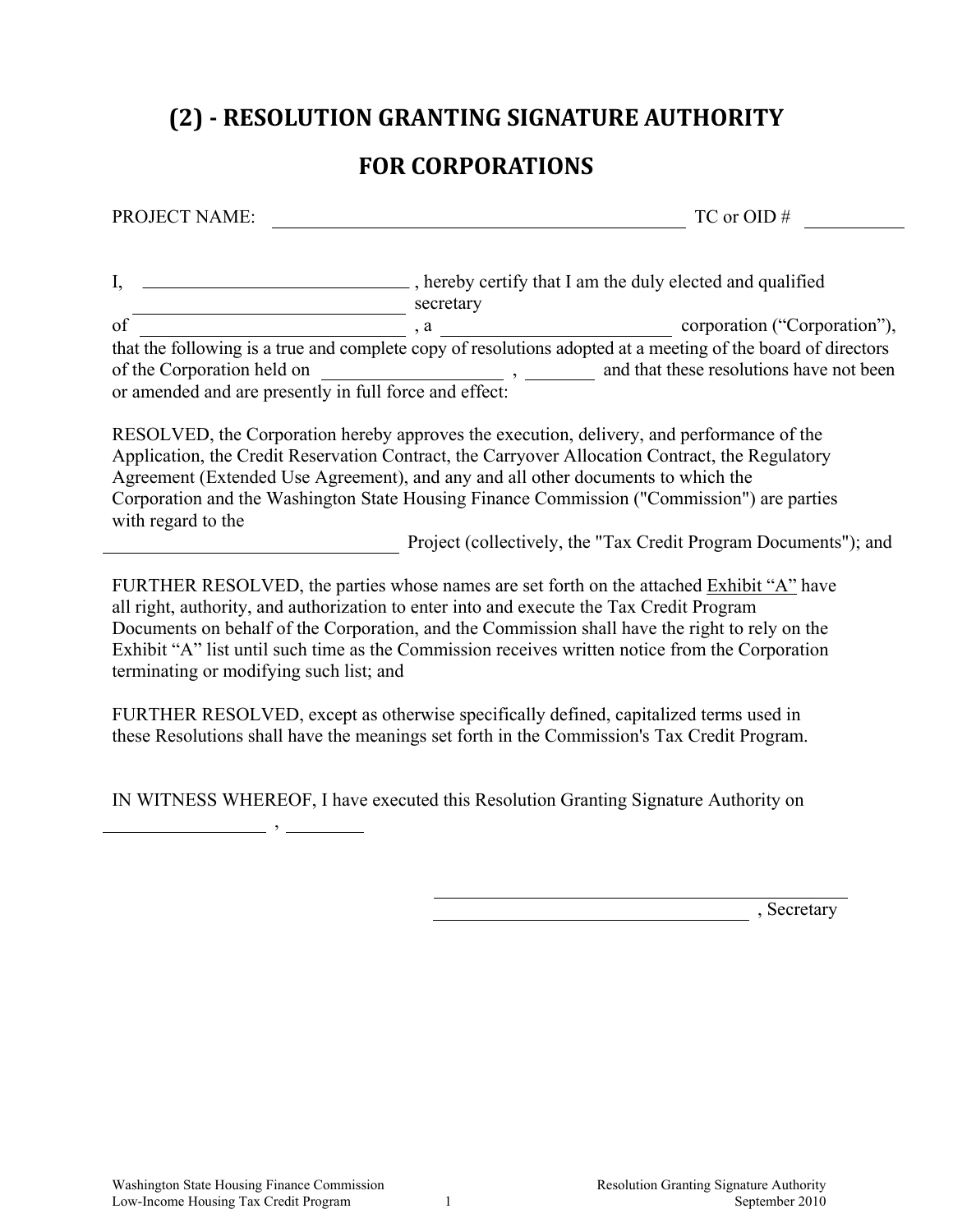#### **EXHIBIT "A"**

#### **RESOLUTION REGARDING SIGNATURE AUTHORITY**

The following parties and any one of them (except as may be specifically provided herein) have all right, authority, and authorization to enter into and execute the Tax Credit Program Documents on behalf of the Applicant/Owner:

| Name | Title |
|------|-------|
|      |       |
|      |       |
|      |       |
|      |       |
|      |       |
|      |       |
|      |       |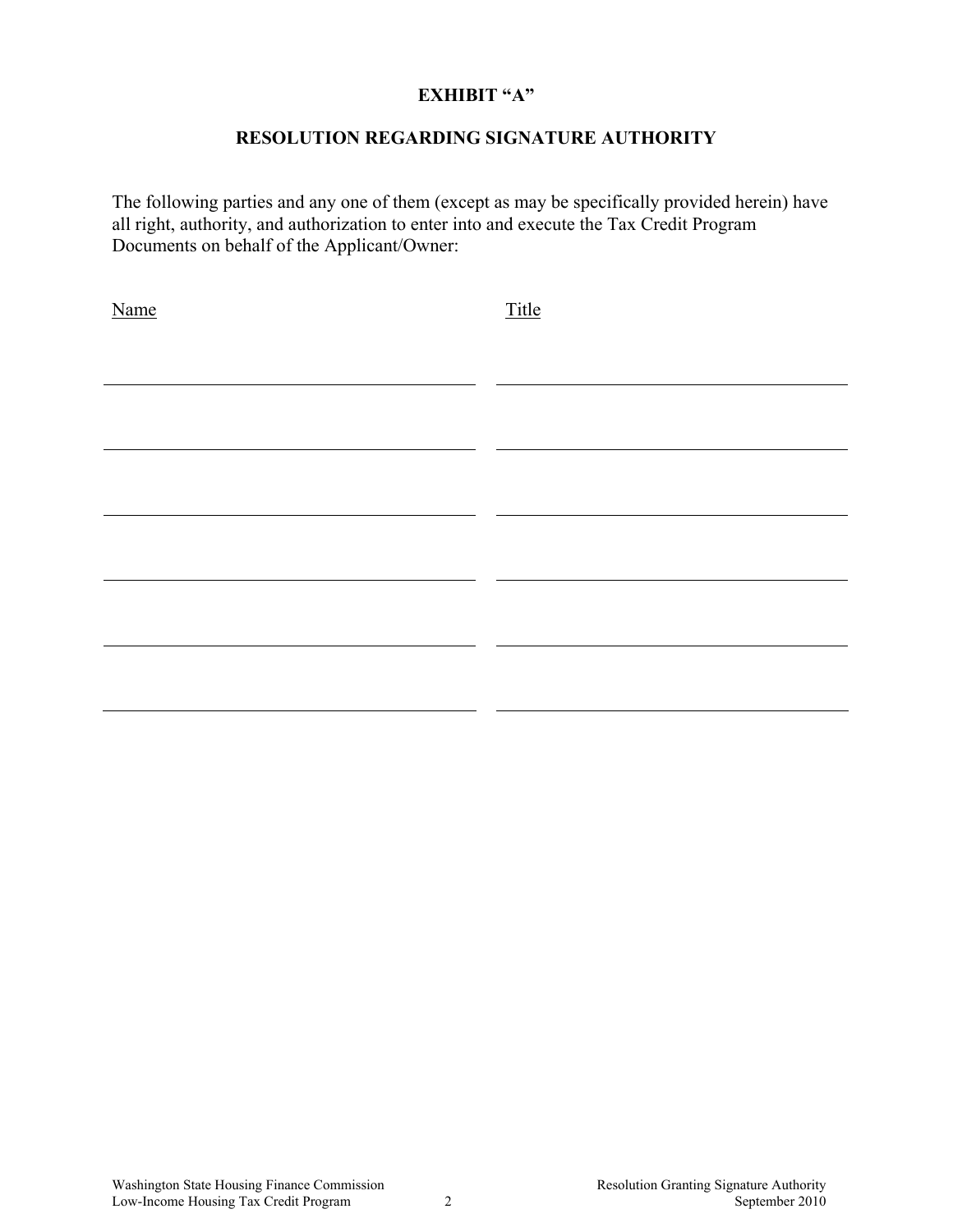# **(3) CONSENT GRANTING SIGNATURE AUTHORITY FOR PARTNERSHIPS AND LIMITED LIABILITY COMPANIES**

("Applicant/Owner") hereby takes the actions set forth below (as permitted by applicable state law and/or Applicant/Owner's articles, bylaws, or other documents of governance) by written consent of the undersigned (i) General Partner(s), if the Applicant/Owner is a Partnership; or (ii) the Company Manager(s) and/or Company Member(s) if the Applicant/Owner is a Limited Liability Company:

 1. The undersigned hereby approve of the Applicant/Owner's execution, delivery, and performance of the Application, the Credit Reservation Contract, the Carryover Allocation Contract, the Regulatory Agreement (Extended Use Agreement), and any and all other documents to which Applicant/Owner and the Washington State Housing Finance Commission ("Commission") are parties

with regard to the Project (collectively, the "Tax Credit Program Documents"); and

 2. The parties whose names are set forth on the attached Exhibit "A" have all right, authority, and authorization to enter into and execute the Tax Credit Program Documents on behalf of the Applicant/Owner and the Commission shall have the right to rely on the Exhibit "A" list until such time as the Commission receives written notice from the Applicant/Owner terminating or modifying such list;

The Applicant/Owner and each of the undersigned hereby represent and warrant that the undersigned are all of the parties that must execute this Action by Consent Regarding Authorization and Authority in order for it to be fully binding and effective.

Except as otherwise defined herein, capitalized terms shall have the meanings set forth in the Commission's Tax Credit Program.

| <b>EFFECTIVE</b> this<br>day of | $\overline{2}$ |  |
|---------------------------------|----------------|--|
| By $(print)$ :                  | $Its/a$ :      |  |
| By $(sign)$ :                   |                |  |
| Name (print):                   | Date:          |  |
| Title (print):                  |                |  |
| By $(print)$ :                  | $Its/a$ :      |  |
| By $(sign)$ :                   |                |  |
| Name (print):                   | Date:          |  |
| Title (print):                  |                |  |
| By $(print)$ :                  | Its/a:         |  |
| By $(sign)$ :                   |                |  |
| Name (print):                   | Date:          |  |
| Title (print):                  |                |  |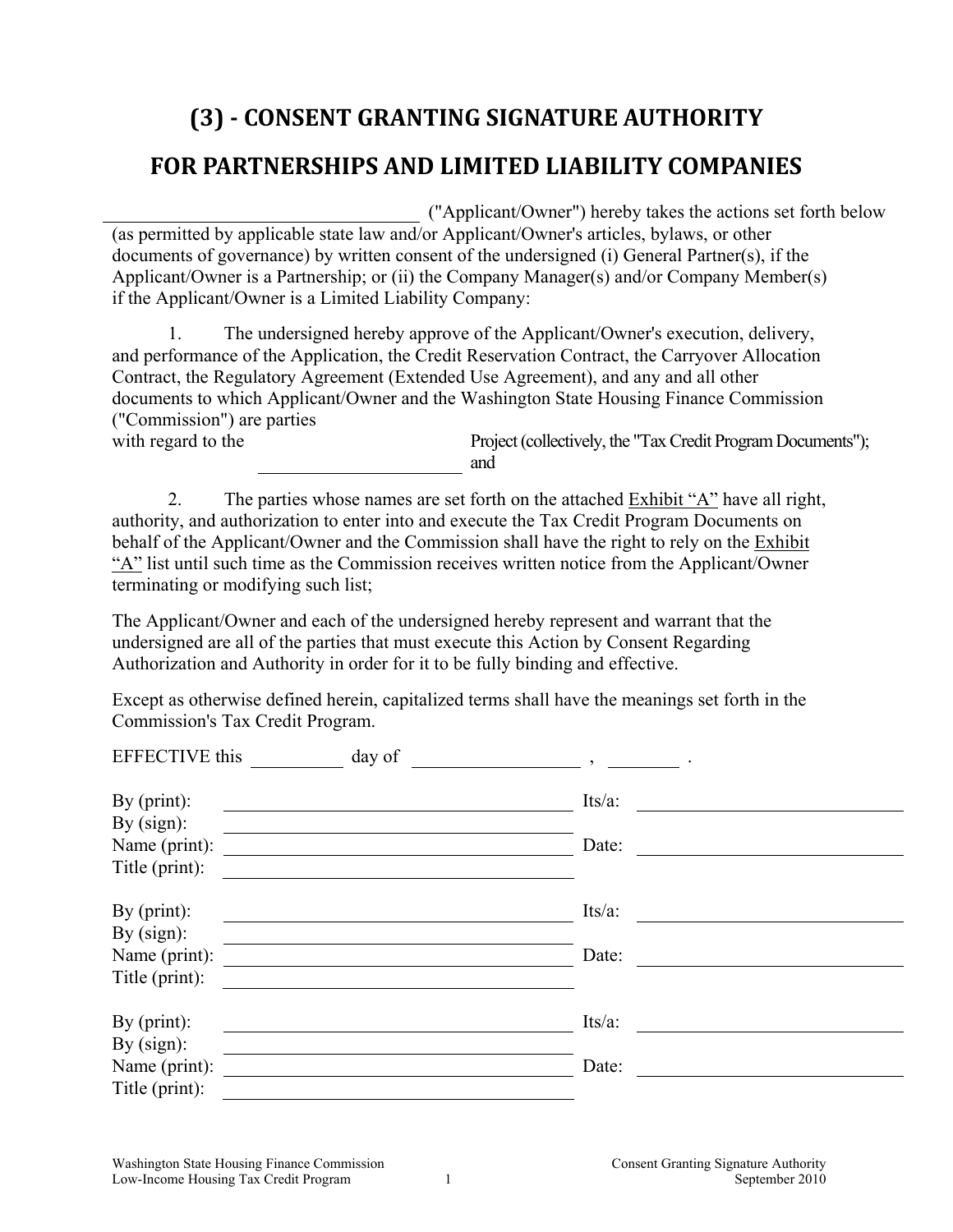#### **EXHIBIT "A"**

#### **CONSENT REGARDING SIGNATURE AUTHORITY**

The following parties and any one of them (except as may be specifically provided herein) have all right, authority, and authorization to enter into and execute the Tax Credit Program Documents on behalf of the Applicant/Owner:

Name Title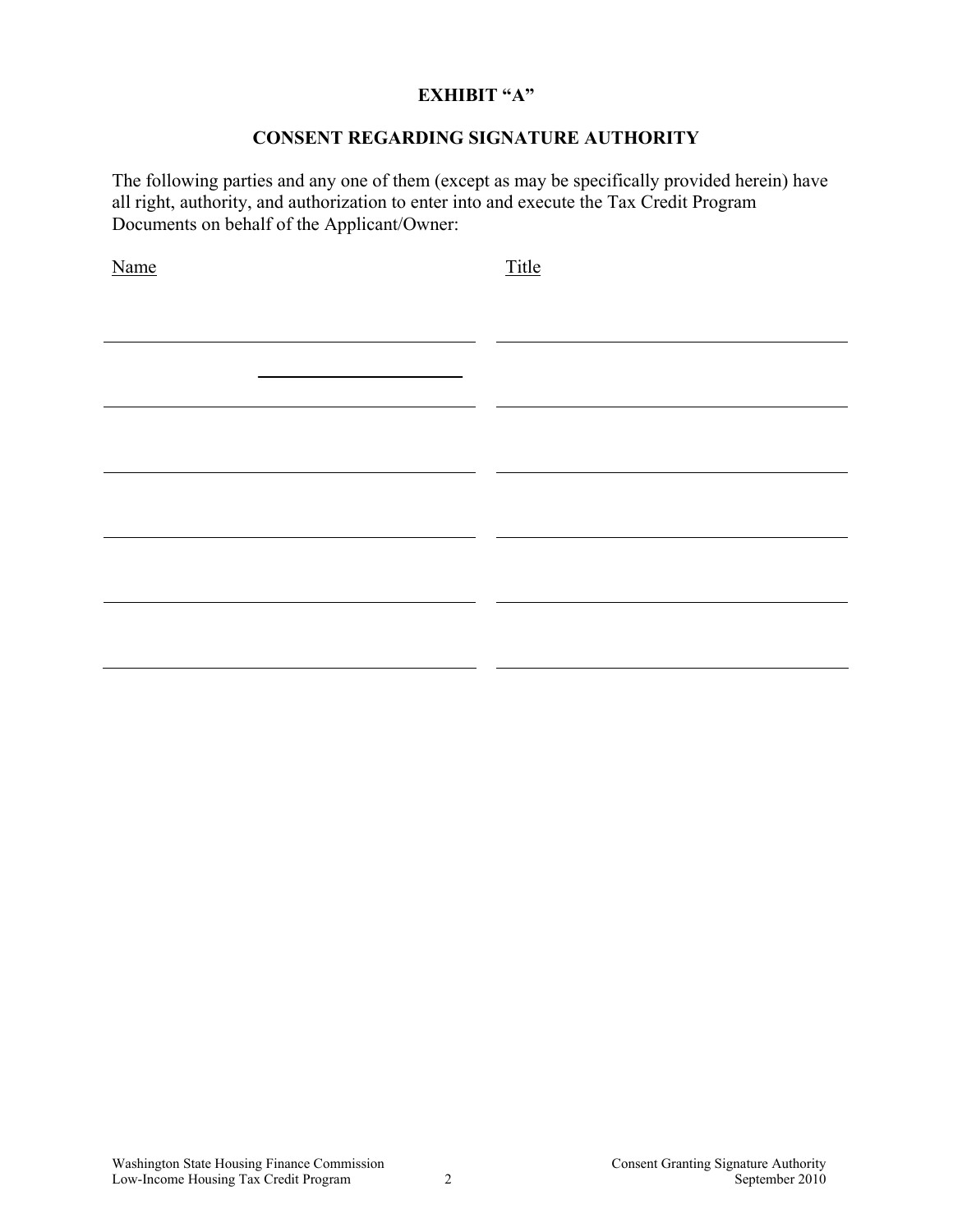# **(4) CERTIFICATION**

### **OF ABILITY TO CONTRIBUTE EQUITY TO THE PROJECT**

| <b>PROJECT NAME:</b> |                                                                                                                                                                                                                                                                                                                                                          | $TC$ or $OID \#$ |
|----------------------|----------------------------------------------------------------------------------------------------------------------------------------------------------------------------------------------------------------------------------------------------------------------------------------------------------------------------------------------------------|------------------|
|                      |                                                                                                                                                                                                                                                                                                                                                          |                  |
|                      | This certification must be completed by each party which is demonstrating its ability to contribute<br>equity to: (check one or both, as applicable)<br>use as part of the Project's permanent financing (i.e., this excludes construction or bridge<br>financing or equity from Credit); and/or<br>use the Credit itself and not syndicate the Project. |                  |
|                      | For the purposes of this certification, "Net Worth" means the difference between the Undersigned's<br>assets at current fair market value, excluding its interest in the Project, less its liabilities.                                                                                                                                                  |                  |
|                      |                                                                                                                                                                                                                                                                                                                                                          |                  |

I, the Undersigned, being first duly sworn, hereby represent and certify under penalties of perjury that the information contained in this statement, including any attachments hereto, is true, correct, and complete. I further certify that I have the requisite authority to execute this certification.

I am executing this certification as the:

Applicant/Owner Developer General Partner

 $\Box$  Party to a Joint Venture  $\Box$  Transferee

Managing Member  $\Box$  Company Member  $\Box$  Company Manager

Name

Type of entity (e.g., Limited Partnership, Limited Liability Company, corporation, individual)

State of incorporation or formation

If executed as a General Partner, Managing Member, Company Member, Company Manager or party to a Joint Venture, identify the Partnership, Limited Liability Company or Joint Venture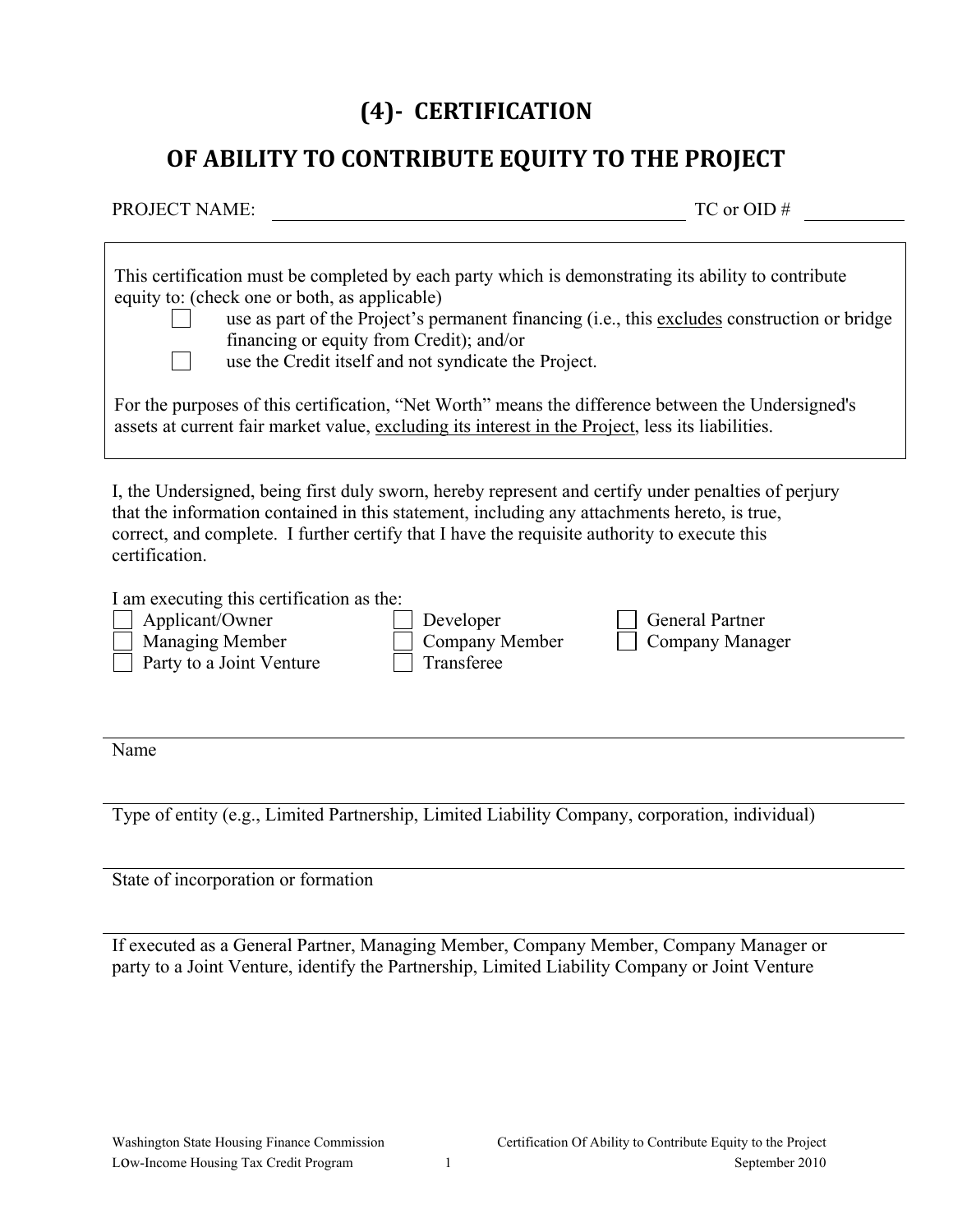| permanent financing and/or to use the Credit:                      | The amount of equity to be contributed by the Undersigned as part of the Project's                                                                                                              | $\sim$ |
|--------------------------------------------------------------------|-------------------------------------------------------------------------------------------------------------------------------------------------------------------------------------------------|--------|
| The Net Worth of the Undersigned:                                  |                                                                                                                                                                                                 | \$     |
| contributed by the Undersigned (Net Worth minus amount of equity): | The difference between the Net Worth and the amount of net equity to be                                                                                                                         | \$     |
| is paid into the Project.                                          | The Undersigned has a Net Worth equal to or in excess of the amount of equity which is to be<br>contributed by it to the Project. The Undersigned will maintain such Net Worth until the equity |        |
|                                                                    | I will notify the Washington State Housing Finance Commission of any financial changes in the<br>Undersigned or the Project which alter any of the certifications contained herein.             |        |
| DATED this                                                         |                                                                                                                                                                                                 |        |
| Name of entity or individual submitting this certification         |                                                                                                                                                                                                 |        |
| By $(sign)$ :                                                      | <u> 1980 - Johann Stoff, deutscher Stoffen und der Stoffen und der Stoffen und der Stoffen und der Stoffen und de</u>                                                                           |        |
| Its:                                                               | <u> 1989 - Johann Stoff, amerikansk politiker (d. 1989)</u>                                                                                                                                     |        |
| Name (print):                                                      | <u> 1989 - Johann Stoff, deutscher Stoffen und der Stoffen und der Stoffen und der Stoffen und der Stoffen und d</u>                                                                            |        |
| Title:                                                             |                                                                                                                                                                                                 |        |
| SUBSCRIBED AND SWORN before me this                                | day of                                                                                                                                                                                          |        |
|                                                                    |                                                                                                                                                                                                 |        |
|                                                                    | residing at<br><u> 1989 - Johann Stoff, fransk politik (d. 1989)</u>                                                                                                                            |        |
|                                                                    | My commission expires                                                                                                                                                                           |        |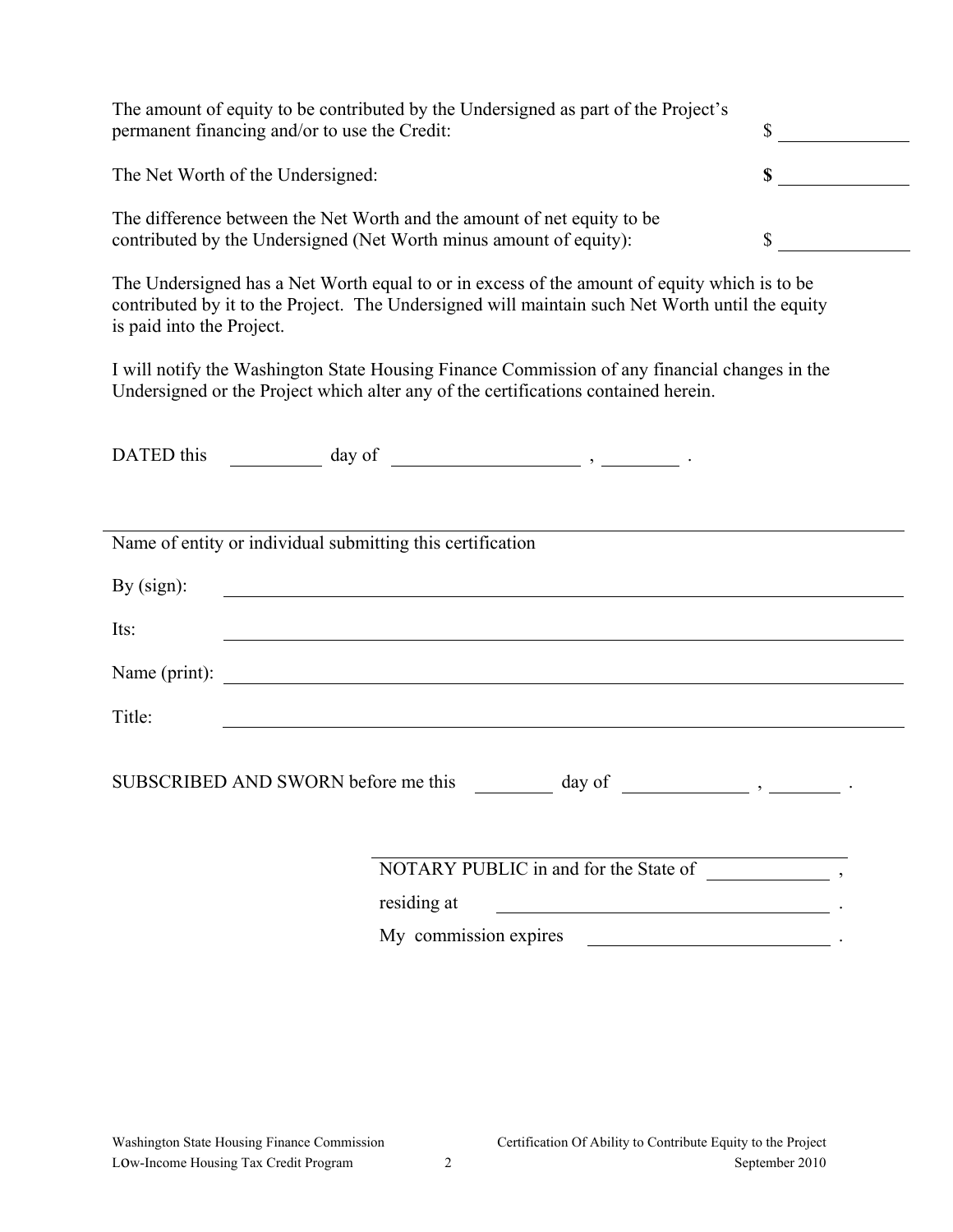# **(5) CERTIFICATION**

# **REGARDING ACQUISITION CREDIT**

PROJECT NAME: TC or OID #

I, the Undersigned, being first duly sworn, hereby represent and certify under penalties of perjury that the information contained in this statement, including any attachments hereto, is true, correct, and complete. I further certify that I have the requisite authority to execute this certification.

I am executing this certification as/on behalf of the Applicant/Owner

Name of Applicant/Owner

Type of entity (e.g., Limited Partnership, Limited Liability Company, corporation, individual)

State of incorporation or formation

**The Applicant/Owner understands that in order to be allocated acquisition tax credit, the Applicant/Owner must be able to certify, with regard to each building, that items 1 - 4 below are true or alternatively, that item 5 below is true.** 

- 1. The Applicant/Owner acquired all of the building(s) included in the Project by "purchase." "Purchase" is defined in Internal Revenue Code Section ("Code §")  $179(d)(2)$  and Code §  $42(d)(2)(D)(iii)(I)$  and generally means a building was acquired in exchange for cash or other consideration and was not acquired from a related or affiliated party or inherited from a decedent.
- 2. None of the buildings included in the Project were "placed-in-service" during the ten years immediately preceding their acquisition by the Applicant/Owner. The Applicant/Owner understands that any "placement-in-service" during this ten year period will count, whether it was as residential rental property, trade or business property, taxexempt activity property or personal use property. Consequently, any change in ownership during the ten year period will constitute "placement-in-service" unless the property was boarded up or similarly out of use during the entire ten year period.
- 3. None of the buildings included in the Project have had a "nonqualified substantial improvement" during the ten years immediately preceding their acquisition by the Applicant/Owner. "Nonqualified substantial improvement" is defined in Code  $\S$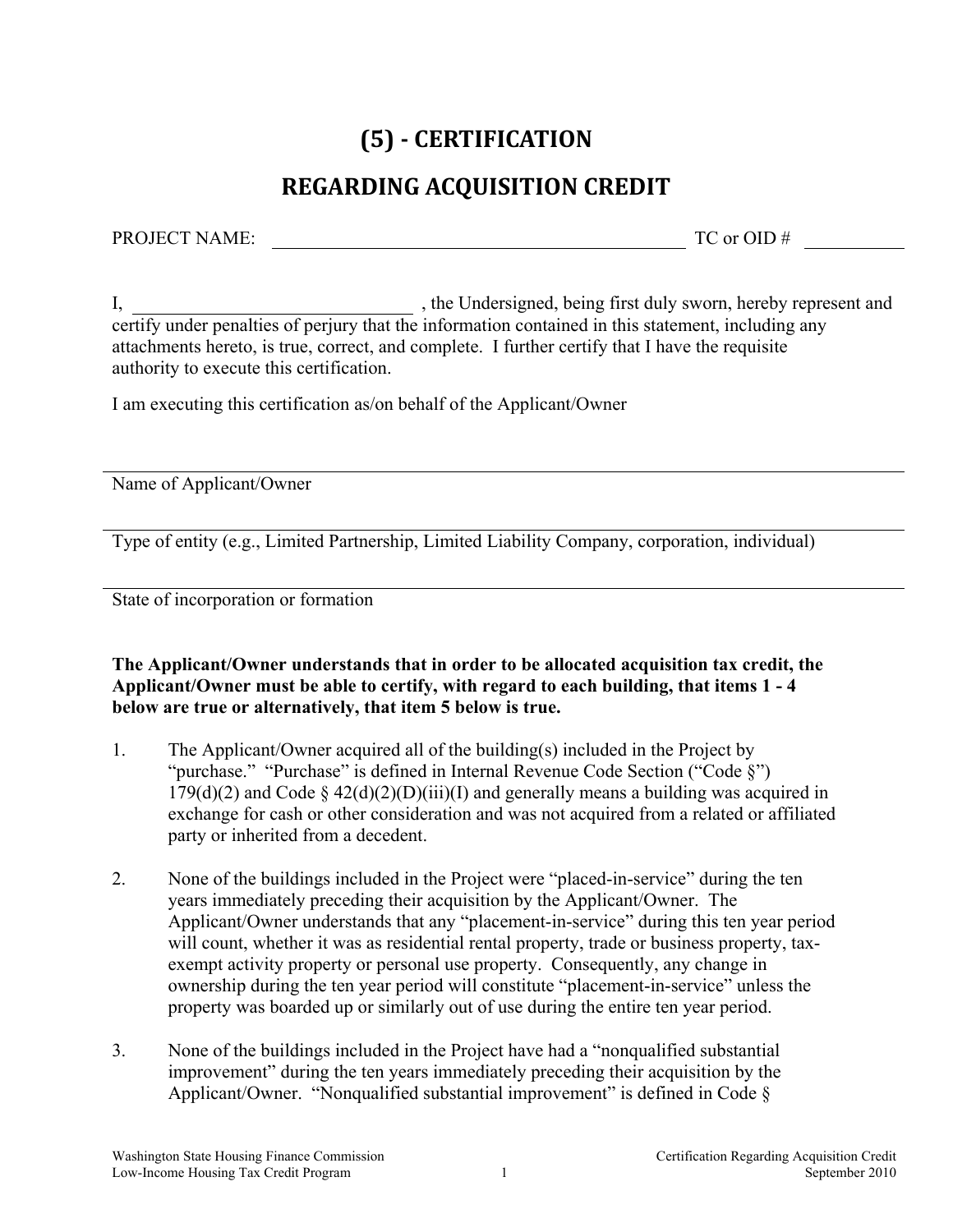$42(d)(2)(D)(i)$  and generally means expenditures for capital improvements, (a) over any 24 month period which equal or exceed 25% of the building(s)' adjusted basis, and (b) with regard to which certain depreciation methods were elected.

- 4. None of the building(s) included in the Project were previously placed-in-service, (a) by the Applicant/Owner, or (b) by any person who was "related" to the Applicant as of the time the building(s) were previously placed-in-service by such related person. "Related" to the Applicant/Owner has the meaning set forth in Code  $\S$  42(d)(2)(D)(iii).
- 5. With respect to any building in the Project to which the Applicant/Owner cannot give the certifications set forth in 1-4 above, the Applicant/Owner certifies with respect to such building(s), that one of the following is true:

(Place an "X" in the applicable box)

One or more of the special, placed-in-service rules set forth in Code  $\S$  $42(d)(2)(D)(ii)$  apply and, therefore, the building(s) identified below meet the requirements of Code  $\S$  42(d)(2)(B). The Applicant/Owner has attached a letter from legal counsel, addressed to the Commission, discussing the application of Section  $42(d)(2)(D)(ii)$  to the specific facts and opining that it is more likely than not that each of the buildings in the Project satisfy the requirements of Code Section  $42(d)(2)(B)$ . The Applicant/Owner understands that this letter must be in a form acceptable to the Commission.

Building $(s)$ :

The building(s) identified below have received a waiver of Code  $\S$  42(d)(2)(B)(ii) from the IRS pursuant to Code Section 42(d)(6) and the building(s) meet all of the other requirements of Code §  $42(d)(2)(B)$ . A copy of the letter is attached to this **Certification** 

Building(s):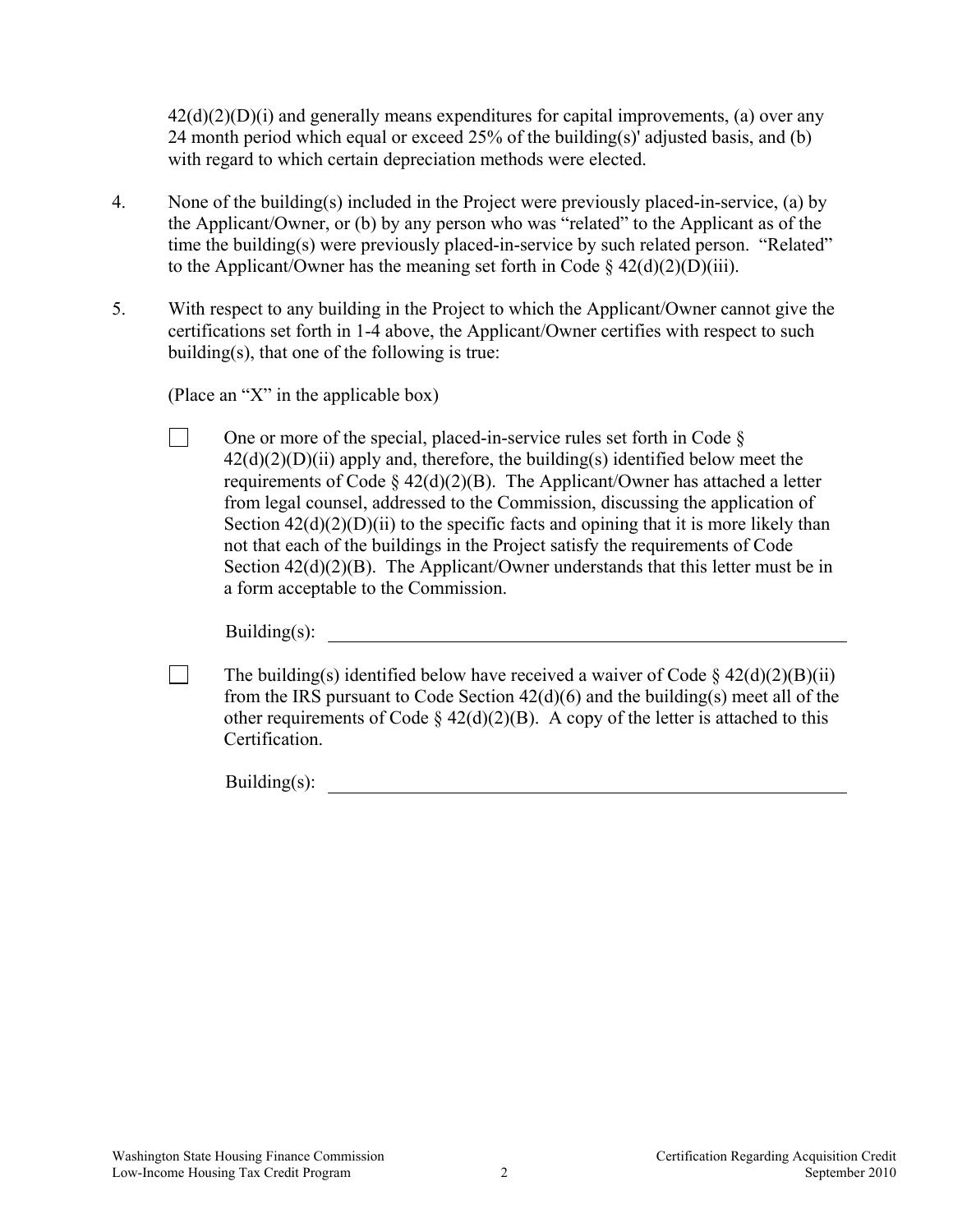**The Applicant/Owner understands that the Commission may not independently determine whether the building(s) included in the Project qualify for acquisition tax credit and that the Commission is reserving and/or allocating credit to the Project based solely on this Certification. The Applicant/Owner must therefore ensure that the acquisition tax credit that is claimed is allowed under Section 42 of the Code. Even though the Commission reserves and/or allocates credit in reliance on this Certification, the IRS or the Commission will disallow or revoke a reservation or allocation of credit if it is later determined that any building in the Project does not qualify for acquisition tax credit.** 

| Name of entity or individual submitting this certification (Applicant) |                                                              |
|------------------------------------------------------------------------|--------------------------------------------------------------|
| By $(sign)$ :                                                          |                                                              |
| Its:                                                                   |                                                              |
|                                                                        |                                                              |
| Title:                                                                 |                                                              |
|                                                                        |                                                              |
|                                                                        |                                                              |
|                                                                        |                                                              |
|                                                                        | residing at<br><u> 1980 - Andrea Andrew Maria (h. 1980).</u> |
|                                                                        | My commission expires                                        |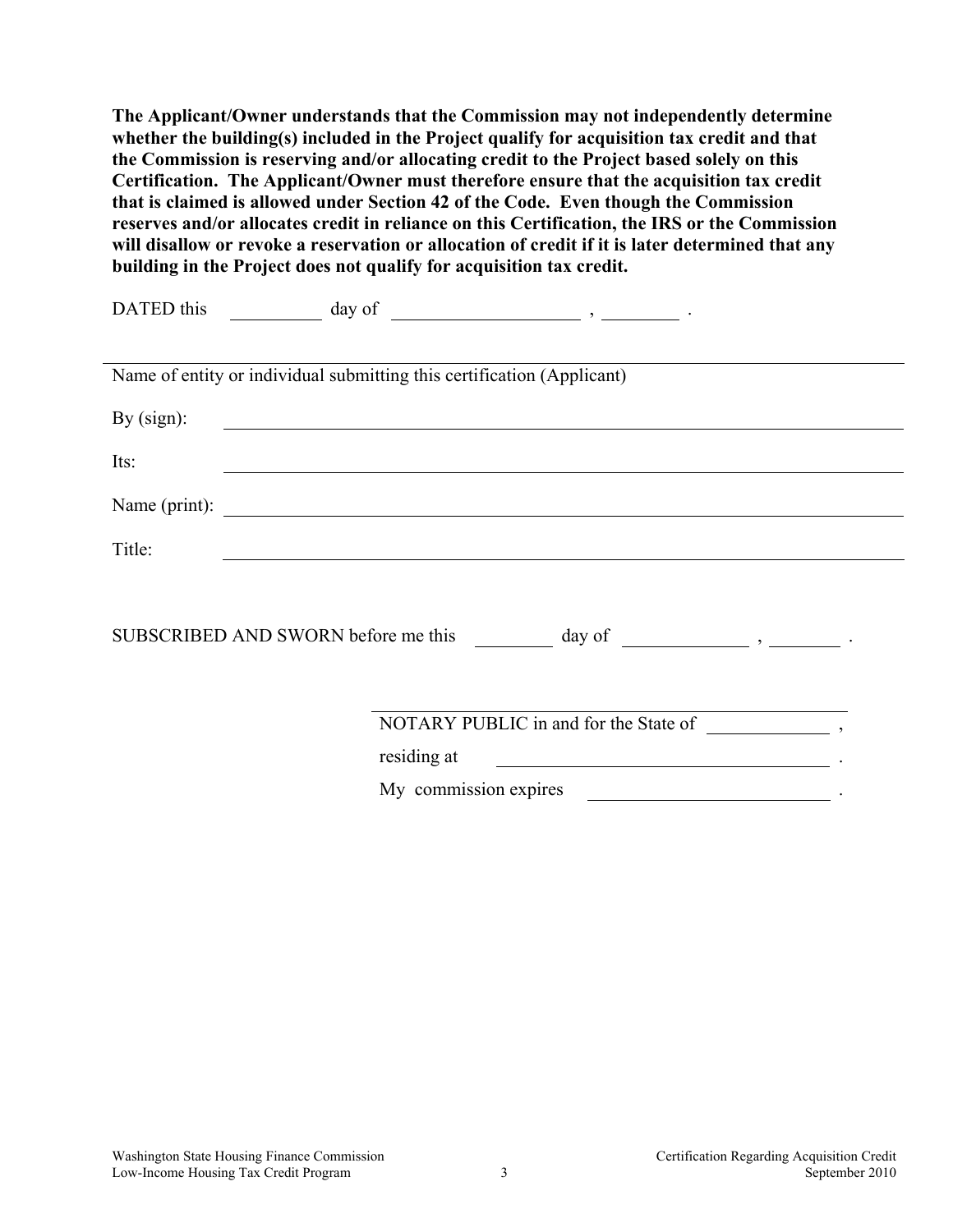# **(6) Certification of Consistency with the Ten Year Plan to End Homelessness**

I certify that the proposed project, as referenced below, is consistent with, and responsive to, local needs articulated in the County or jurisdiction's current, and approved *Ten Year Plan to End Homelessness*.

Project Name:

Project Sponsor:

Project Owner:

Project Location:

Certifying County or Jurisdiction:

Certifying Official:

Title:

Signature:

Date:

Phone Number:

Email: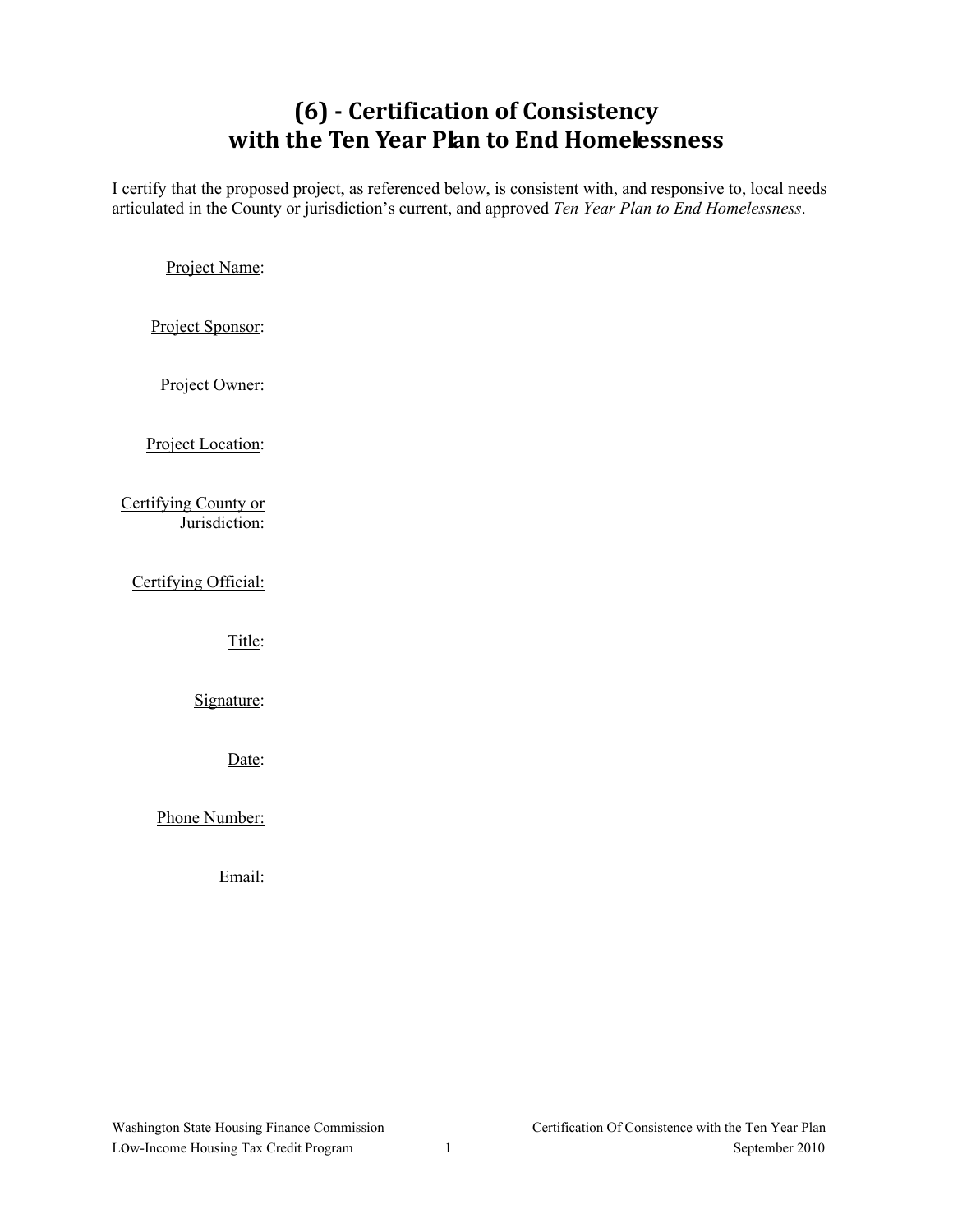### **EVERGREEN SUSTAINABLE DEVELOPMENT STANDARD OWNER CERTIFICATION**

This certification must be completed by the Applicant/Owner of the project.

PROJECT NAME: TC or OID #

I, the Undersigned, being first duly sworn, hereby represent and certify under penalties of perjury that the information contained in this statement, including any attachments hereto, is true, correct, and complete. I further certify that I have the requisite authority to execute this certification.

I hereby certify the following:

- I have read and understand the Evergreen Sustainable Development Standard (ESDS) as posted on the website of the Washington State Department of Community Trade and Economic Development.
- $\Box$  All information provided in the Evergreen Checklist that accompanies this document is true and correct;
	- The project will meet all mandatory criteria required by ESDS;
		- The project will score a minimum of 40 option points if rehabilitation or 50 points if new construction;

I understand that as part of the placed-in-service requirements of the Low Income Housing Tax Credit program, I will supply a copy of the *Evergreen Project Plan* as well as an architect's certification attesting to the information supplied in the *Evergreen Project Plan* and the its implementation.

I understand that failure to comply with all requirements of the Evergreen Sustainable Development Standard may result in my suspension from the Low Income Housing Tax Credit program.

DATED this  $\qquad \qquad \text{day of} \qquad \qquad \text{day}$ 

|               | Name of entity or individual submitting this certification |
|---------------|------------------------------------------------------------|
| By $(sign)$ : |                                                            |
| Its:          |                                                            |
|               |                                                            |
| Name (print): |                                                            |
| Title:        |                                                            |